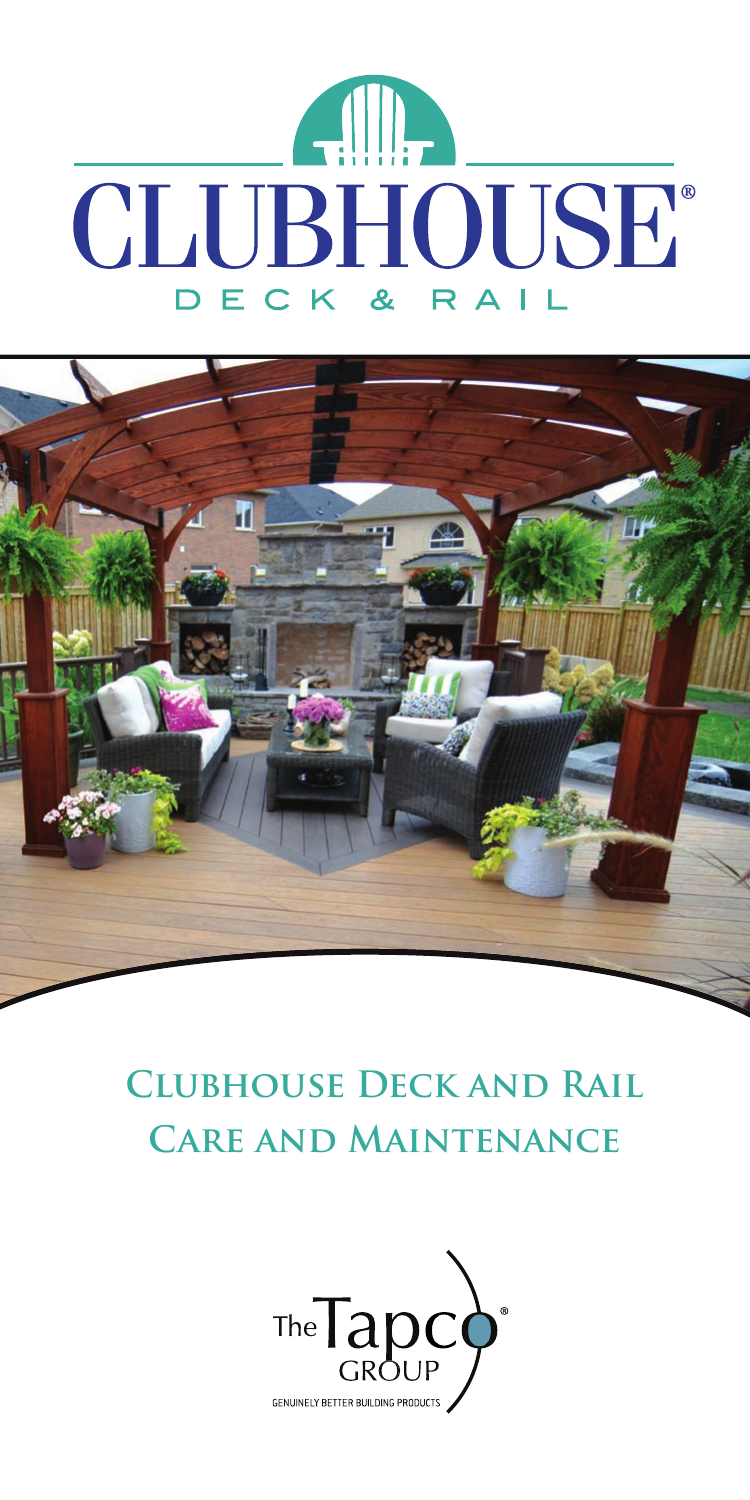# **Care and Maintenance**

## **General:**

#### **Exceeding recommended concentration of cleaners can damage**

**the product's surface.** Follow manufacturer's instructions for proper use of cleaning products. Avoid abrasive cleaners. Test any cleaner in an inconspicuous area before applying to major areas. Excessive scrubbing is unnecessary, may be harmful to the product and may cause an undesirable glossy area over the finish.

# **Routine cleaning/dirt and grime:**

As with all outdoor products, common dirt and dust should be cleaned occasionally with garden hose or soft-bristled brush. Clubhouse Decking and Railing are low-maintenance products, not no-maintenance products.

## **Approved cleaners:**

Many household type cleaners may be used on Clubhouse Decking and Railing, however it is a good idea to test any intended cleaner on a small sample piece of material prior to using on the full installation. The following is a list of household cleaners that may be used:

- Dawn® (good for grease spots)
- Fantastic®
- Murphy Oil Soap®
- Windex®
- Lysol®

• Lestoil<sup>®</sup>

• Simple Green

# **Hard Water Stains:**

- **Step 1:** Fill a spray bottle with 50% pure white vinegar and 50% water.
- **Step 2:** Spray this vinegar solution onto the stain and let stand 5 minutes.
- **Step 3:** Mix 4 cups water with 5 tablespoons of sodium bicarbonate (baking soda) and stir into a slurry.
- **Step 4:** Soak a cleaning cloth/sponge in the sodium bicarbonate solution and thoroughly wipe the area of the stain that had the vinegar spray.
- **Step 5:** Rinse well with water.

#### **Heavy duty cleaning (Industrial dirt/grease/oil/wine):**

Substances such as grease, oil and wine require immediate attention. Rinse with hot water upon contact. For heavier dirt and stains, use a mixture containing 1 gallon of water, 1/3 cup of detergent such as Tide and 2/3 cup of trisodium phosphate (TSP, Soilax or similar product).

#### **Power washing:**

Although not required, Clubhouse Decking and Railing may be power washed with a gas or electric-powered spray hose. The level of the power washer should be set no higher than 1100 pounds per square inch (psi). A fan tip nozzle should be used along with the proper cleaning product. For decking, spray in the direction of the brush/grain pattern to avoid damaging the product. Use caution not to damage the material and always take the proper safety precautions when operating a power washer.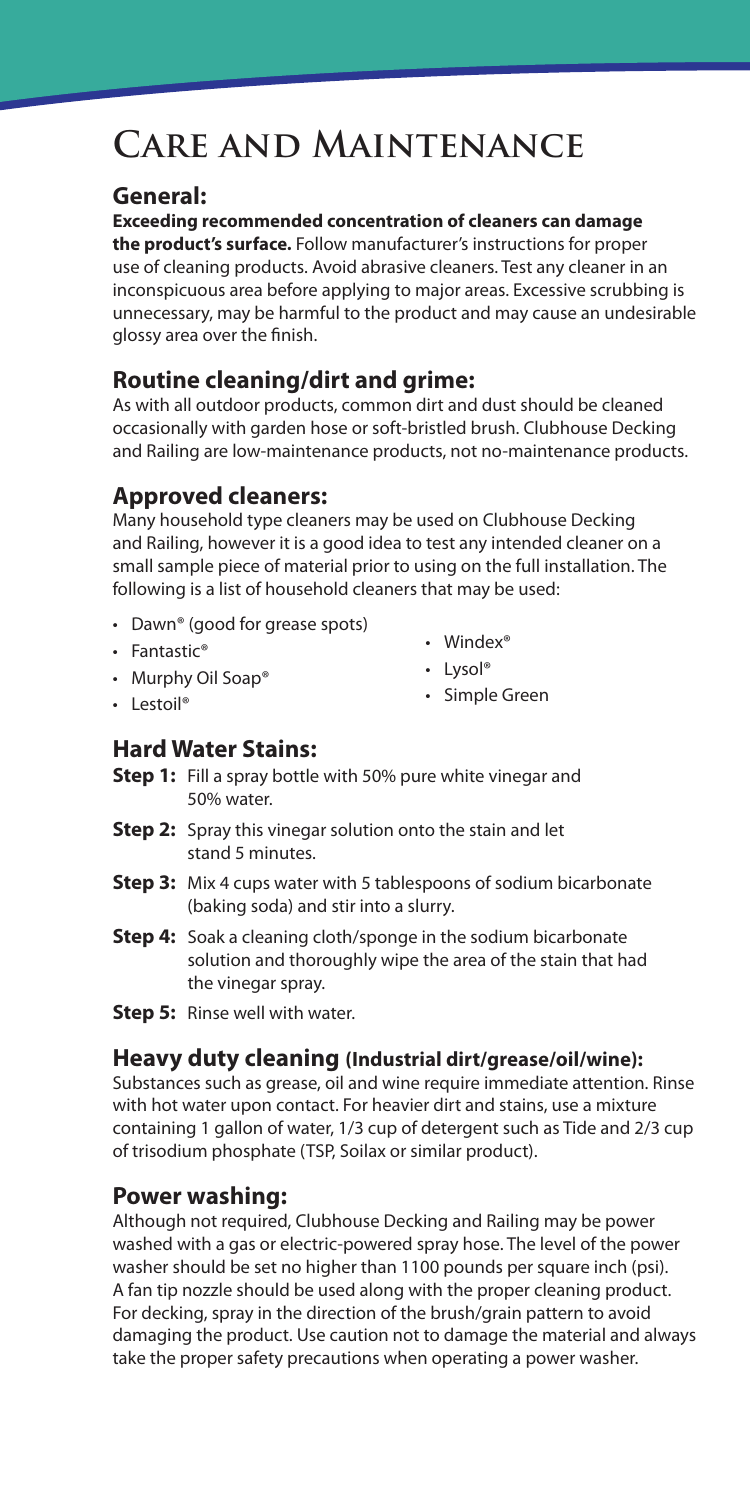# **Mold and mildew:**

Clubhouse products are formulated to inhibit mildew growth and minimize staining. Even if they appear clean, it is important to prevent build-up of pollen/debris. Mildew stains may occur where moisture, pollens and/or dirt are present. Mildew needs a food source to grow, which can be grass, pollens and dirt. Follow the routine cleaning directions to reduce build up on decking and railing.

Mildew may appear as black spots and may be cleaned with a simple mixture of 1 gallon of water, 1/3 cup of detergent and 2/3 cup of Soilax (or like product) and 1 quart of household bleach. Although it may sit on the deck and rail surface, mold and mildew will not penetrate and degrade the product, unlike wood.

## **Cleaning between deck planks:**

Use a plastic putty knife and gently clean between decking planks to clear debris.

## **Barbeque grills, chimeneas and portable fire pits:**

All sources of high heat should be placed on a non-rubber/non-vinyl grill mat or splatter guard to minimize stains and kept a safe distance from railing. With any cleaning job that requires more than just water and a brush, we recommend that you try cleaning a small inconspicuous area or scrap piece of material before cleaning the entire surface.

## **Caulking, tar, compounds and similar substances:**

Clean with mineral spirit in reasonable amounts, applied directly to the substance. AFTER CLEANING RINSE OFF IMMEDIATELY WITH SOAPY WATER.

#### **Rust:**

Use a deck cleaner containing phosphoric acid and commercial pressure washer *(not to exceed 1100 PSI; see additional information under power washing).*

## **Snow and ice removal:**

Snow may be removed from deck surface using a non-metallic shovel. Sharp shovels that scrape or chip wood decks should not be used. While salt/rock salt will not affect the structural integrity of Clubhouse, it may cause stains. If using salt to break up ice patches, remove salt as soon as possible to avoid stains and scratches. Do not use salt/ash mixtures. Ice melt product containing calcium chloride and/or magnesium chloride can be used on Clubhouse. It is a good idea to test any such products on a small sample piece prior to using on the full installation.

#### **Splintering and rotting:**

Clubhouse is guaranteed not to split, splinter or rot when installed according to manufacturer's instructions.

#### **Pools and spas:**

Clubhouse Decking and Railing is designed to be used in conjunction with all outdoor living activities. Chlorinated water from pools and spas will not harm Clubhouse products.